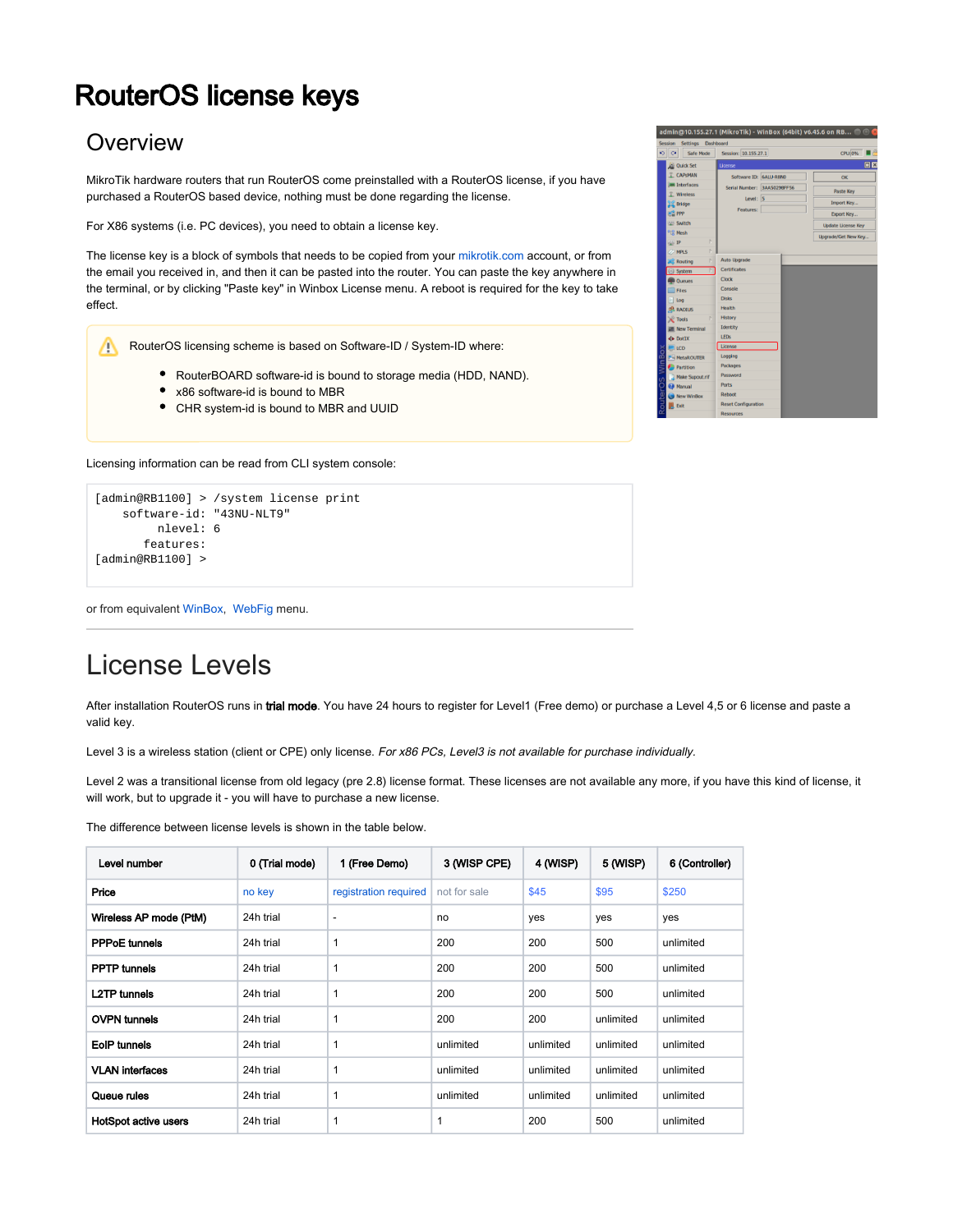| User manager active sessions | 24h trial |  |  | or | ้วน | niimit |
|------------------------------|-----------|--|--|----|-----|--------|
|------------------------------|-----------|--|--|----|-----|--------|

All Licenses:

- never expire (a running and licensed router can be used indefinitely)
- can use unlimited number of interfaces
- are for one installation each
- offer unlimited software upgrades

### CHR License Levels

License levels described until now do not apply to Cloud Hosted Routers (CHRs). CHR is a RouterOS version intended for running as a virtual machine. It has its own 4 license levels as well as trial where you can test any of the paid license levels for 60 days.

60-day free trial license is available for all paid license levels. To get the free trial license, you have to have an account on [MikroTik.com](https://mikrotik.com/) as all license management is done there.

Perpetual is a lifetime license (buy once, use forever). It is possible to transfer a perpetual license to another CHR instance. A running CHR instance will indicate the time when it has to access the account server to renew it's license. If the CHR instance will not be able to renew the license it will behave as if the trial period has ran out and will not allow an upgrade of RouterOS to a newer version.

After licensing a running trial system, you must manually run the /system license renew command from the CHR to make it active. Otherwise the system will not know you have licensed it in your account. If you do not do this before the system deadline time, the trial will end and you will have to do a complete fresh CHR installation, request a new trial and then license it with the license you had obtained.

| License            | Speed<br>limit | Price       | <b>Description</b>                                                                                                                                                                                                                                                                                                                                                                                                                                                                                                                                                                                                                                                                                                                                                                                                                                                                                                                                                                                                                                                                                                                                                                         |
|--------------------|----------------|-------------|--------------------------------------------------------------------------------------------------------------------------------------------------------------------------------------------------------------------------------------------------------------------------------------------------------------------------------------------------------------------------------------------------------------------------------------------------------------------------------------------------------------------------------------------------------------------------------------------------------------------------------------------------------------------------------------------------------------------------------------------------------------------------------------------------------------------------------------------------------------------------------------------------------------------------------------------------------------------------------------------------------------------------------------------------------------------------------------------------------------------------------------------------------------------------------------------|
| Free               | 1Mbit          | <b>FREE</b> | The free license level allows CHR to run indefinitely. It is limited to 1Mbps upload per interface. All the rest of the features<br>provided by CHR are available without restrictions. To use this, all you have to do is download disk image file from our<br>download page and create a virtual guest.                                                                                                                                                                                                                                                                                                                                                                                                                                                                                                                                                                                                                                                                                                                                                                                                                                                                                  |
| P <sub>1</sub>     | 1Gbit          | \$45        | P1 (perpetual-1) license level allows CHR to run indefinitely. It is limited to 1Gbps upload per interface. All the rest of the<br>features provided by CHR are available without restrictions. It is possible to upgrade p1 to p10 or p-unlimited After the<br>upgrade is purchased the former license will become available for later use on your account.                                                                                                                                                                                                                                                                                                                                                                                                                                                                                                                                                                                                                                                                                                                                                                                                                               |
| P <sub>10</sub>    | 10Gbit         | \$95        | P10 (perpetual-10) license level allows CHR to run indefinitely. It is limited to 10Gbps upload per interface. All the rest of the<br>features provided by CHR are available without restrictions. It is possible to upgrade p10 to p-unlimited After the upgrade is<br>purchased the former license will become available for later use on your account.                                                                                                                                                                                                                                                                                                                                                                                                                                                                                                                                                                                                                                                                                                                                                                                                                                  |
| $P -$<br>Unlimited | Unlimited      | \$250       | The p-unlimited (perpetual-unlimited) license level allows CHR to run indefinitely. It is the highest tier license and it has no<br>enforced limitations.                                                                                                                                                                                                                                                                                                                                                                                                                                                                                                                                                                                                                                                                                                                                                                                                                                                                                                                                                                                                                                  |
| 60-day<br>Trial    |                | <b>FREE</b> | In addition to the limited Free installation, you can also test the increased speed of P1/P10/PU licenses with a 60 trial.<br>You will have to have an account registered on MikroTik.com. Then you can request the desired license level for trial from<br>your router that will assign your router ID to your account and enable a purchase of the license from your account. All the<br>paid license equivalents are available for trial. A trial period is 60 days from the day of acquisition, after this time passes,<br>your license menu will start to show "Limited upgrades", which means that RouterOS can no longer be upgraded.<br>Note that if you plan to purchase the selected license, you must do it before 60 days trial ends. If your trial has ended, and<br>there are no purchases within 2 months, the device will no longer appear in your MikroTik account. You will have to make a<br>new CHR installation to make a purchase within the required time frame.<br>To request a trial license, you must run the command "/system license renew" from the CHR device command line.<br>You will be asked for the username and password of your mikrotik.com account. |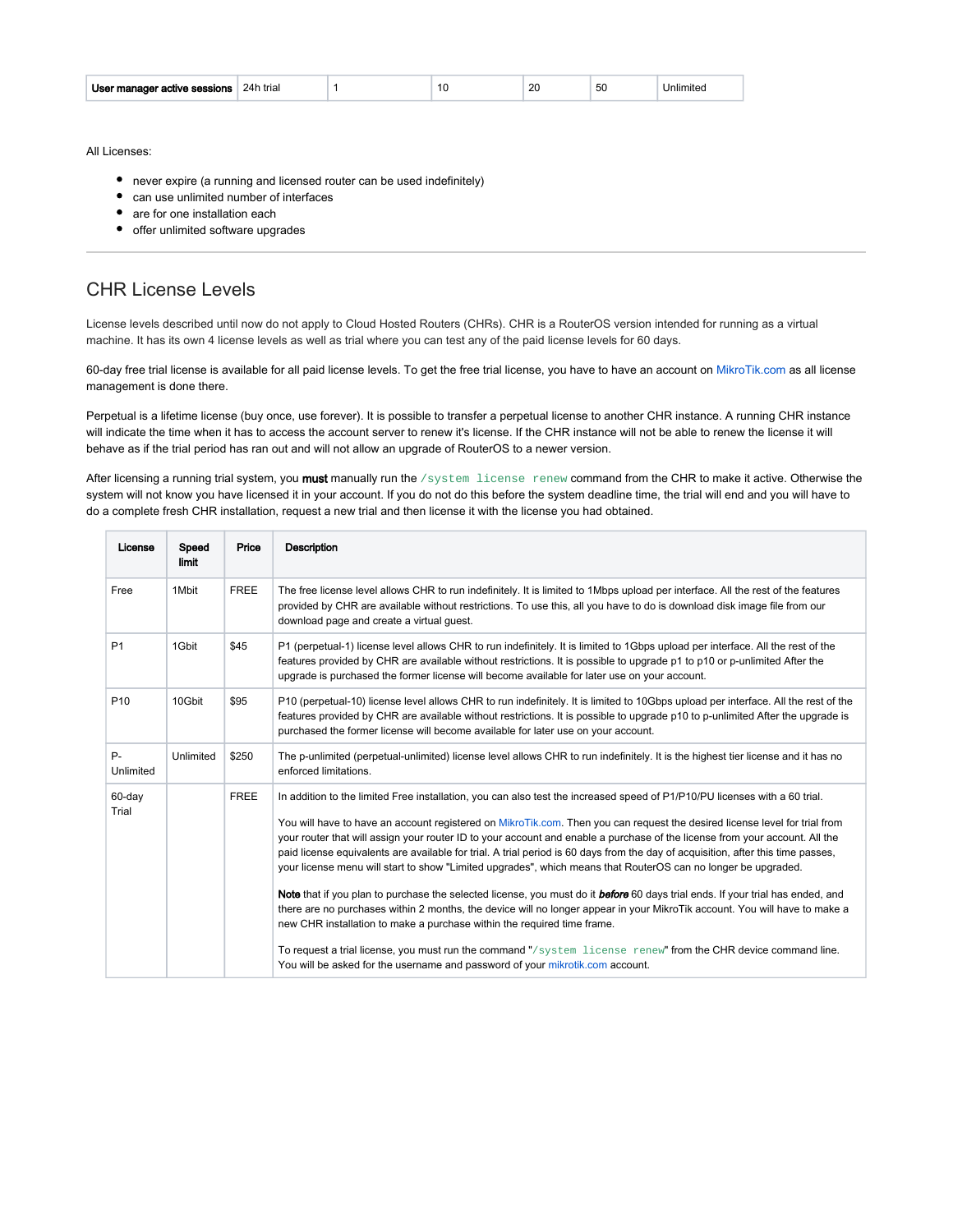⊕ Warning: If you plan to use multiple virtual systems of the same kind, it may be possible that the next machine has the same SystemID as the original one. This can happen on certain cloud providers, such as Linode. To avoid this, after your first boot, run the command "/syste m license generate-new-id" before you request a trial license. Note that this feature must be used only while CHR is running on free type of RouterOS license. If you have already obtained paid or trial license, do not use regenerate feature since you will not be able to update your current key any more

To use multiple virtual machines, download the disk image from our webpage, and make as many copies, as you need virtual machines. Then make new virtual machine system from each virtual disk image.

Make sure to make copies of the Disk Image before you run or register the downloaded file.

## Replacement Key

It is a special key which is issued by the MikroTik support team if you accidentally lose the license on a x86 instance running RouterOS, and the Mikrotik Support employee decides that it is not directly your fault. It costs 10\$ and has the same features as the key that you lost.

Note that before issuing such key, Mikrotik Support can ask you to prove that the old drive has failed, in some cases, this means sending us the dead drive.

#### Replacement key request

1) Go to your account management in [mikrotik.com](https://mikrotik.com) and fill the "[support contact form"](https://mikrotik.com/client/support) or write a direct e-mail to [support@mikrotik.com](mailto:support@mikrotik.com)

- Please provide detailed information about why replacement key is required
- 2) Send required info to MikroTik support department.

3) Re-check your account after support staff has confirmed that replacement key has been added to your account. Select the section "Make a key from replacement key"

**ROUTEROS KEYS** Search and view all keys Make a key from replacement key (5) Request key from another account Transfer prepaid keys (11) Make a demo key Make a key from prepaid key (11)

4) Select the appropriate license level on which you wish to perform the replacement

5) Enter the new "software-ID"

6) Proceed to checkout by pressing "Add license replacement to cart" and finish the payment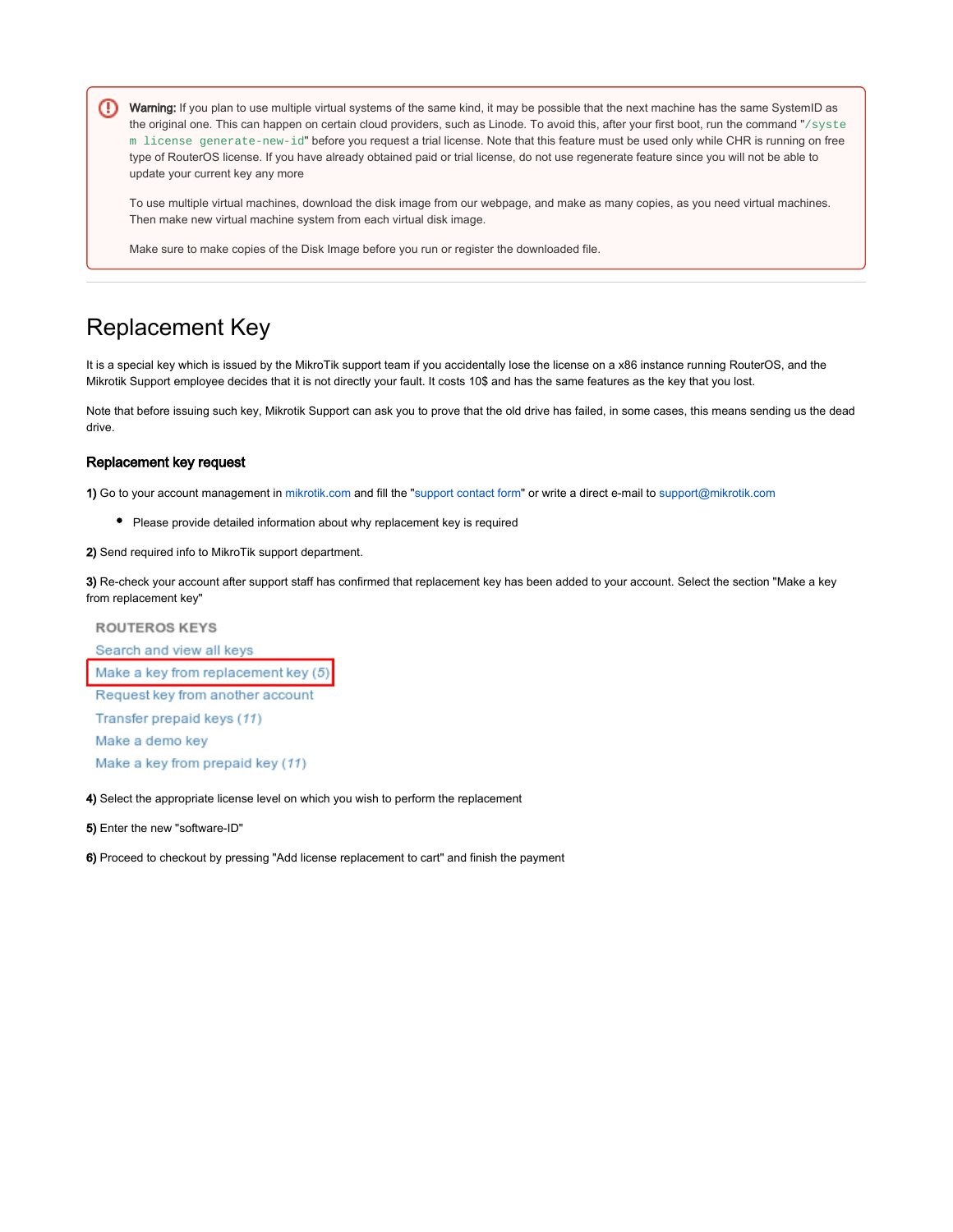### Replace software license

You have requested to replace your actual software licenses with new ones. Our support has granted your request. Please select available license level and enter the new software ID.

After successful payment the new license will be added to your account.

### 1. Available replacement levels:

| Level 1 (Demo) | <b>License L3</b> | <b>License L4/P1</b>                                           |
|----------------|-------------------|----------------------------------------------------------------|
| USD 10         | <b>USD 10</b>     | $\bullet$ USD 10<br><b>License L5/P10</b><br>$\bigcirc$ USD 10 |
|                |                   |                                                                |

### 2. Enter the new Software-ID from your RouterOS installation

Software ID

P Add license replacement to cart

7) An e-mail will be sent to your profile containing the new license.

- You can also find the newly generated key in the section "Search and view all keys" under the folder "Purchased YYYY" where "YYYY" is the current Year
- We may issue only one replacement key per one original key, using replacement key procedure twice for one key will not be possible. In cases like this new key for this RouterOS device must be purchased.

## Obtaining Licenses and Working With Them

#### Where can I buy a RouterOS license key?

MikroTik devices come preinstalled with a license and no purchase is needed.

To obtain a higher level license, or to obtain a license for a x86 PC installation, you must register an [account on our webpage,](https://www.mikrotik.com/client) and in there, use the option "Purchase a RouterOS license key".

#### If I have purchased my key elsewhere

You must contact the company who sold you the license, they will provide the support.

#### If I have a license and want to put it on another account?

You can give access to keys with the help of [Virtual Folders](https://wiki.mikrotik.com/wiki/Virtual_Folders)

The only kind of licenses, that could be transferred to another Account is a prepaid key, which is purchased or is got from MUM. Prepaid keys got as a gift from the Training are not transferable.

To transfer purchased prepaid key navigate to "Transfer prepaid keys" in the section "ROUTEROS KEYS" on your MikroTik Account.

#### If I have lost a license on my device?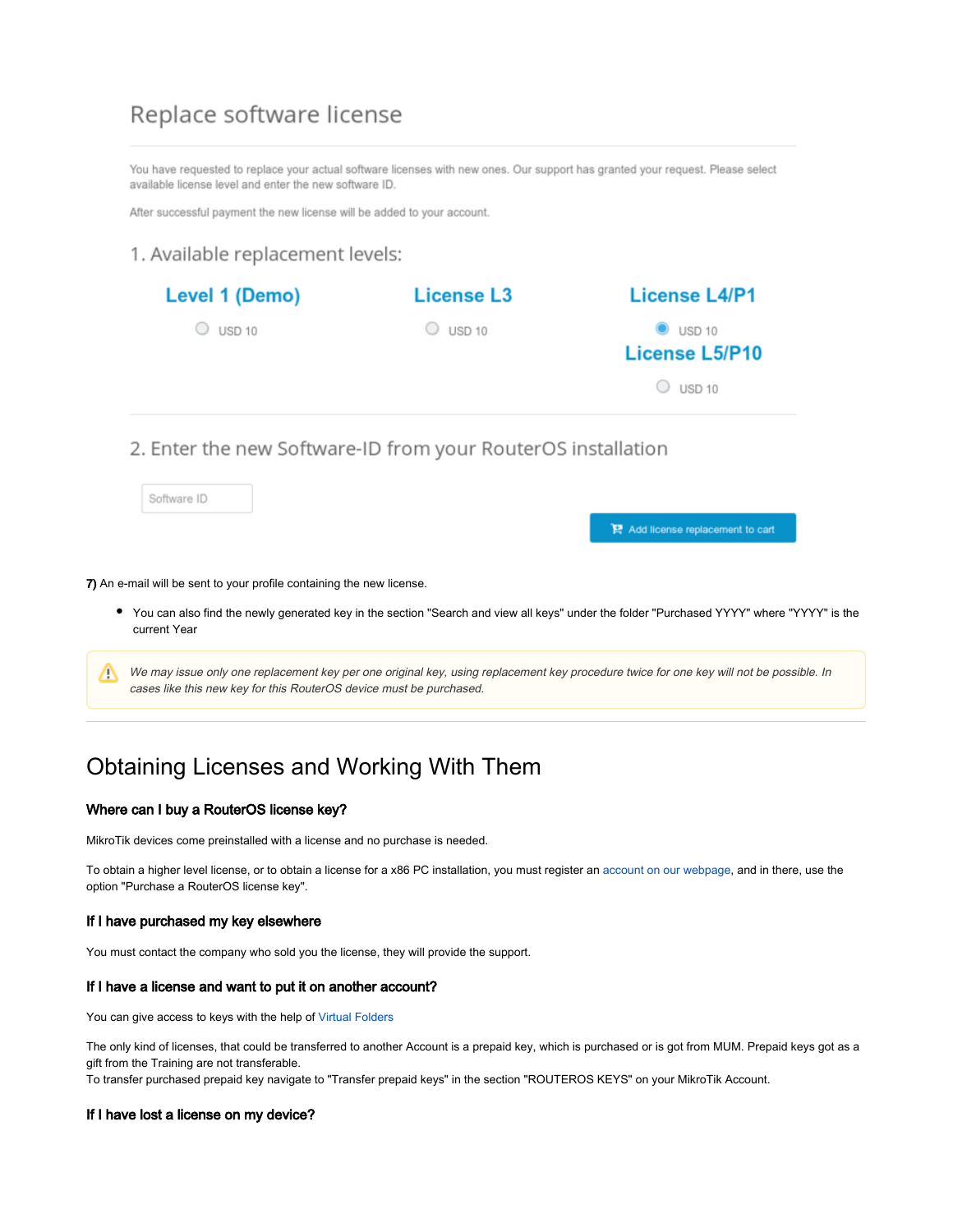If for some reason you have lost license from your router, upgrade router to the latest RouterOS version available and use "Request license key" in your [mikrotik.com](https://mikrotik.com) account. Use soft-id and serial number available under System/License menu in RouterOS when requesting license. Apply received license or contact [support@mikrotik.com](mailto:support@mikrotik.com) if request feature do not work.

Λ

If the license was lost due to repairs and they were not done via the distributor under warranty, you will have to purchase a new RouterOS license for the full price!

## Using the License

#### Can I Format or Re-Flash the drive?

Formatting, and Re-Imaging the drive with non-MikroTik tools (like DD and Fdisk) will destroy your license! Be very careful and contact mikrotik support before doing this. It is not recommended, as MikroTik support might deny your request for a replacement license. For this use MikroTik provided tools Netinstall or CD-install that are freely available from our download page.

#### How many computers can I use the License on?

At the same time, the RouterOS license can be used only in one system. The License is bound to the HDD it is installed on, but you have the ability to move the HDD to another computer system. You cannot move the License to another HDD, neither can you format or overwrite the HDD with the RouterOS license. It will be erased from the drive, and you will have to get a new one. If you accidentally removed your license, contact the support team for help.

#### Can I temporary use the HDD for something else, other than RouterOS?

As stated above, no.

#### Can I move the license to another HDD ?

If your current HDD drive is destroyed, or can no longer be used, it is possible to transfer the license to another HDD. You will have to request a replacement key (see below) which will cost 10\$

#### Must I type the whole key into the router?

No, simply copy it and paste in the menu System --> License,